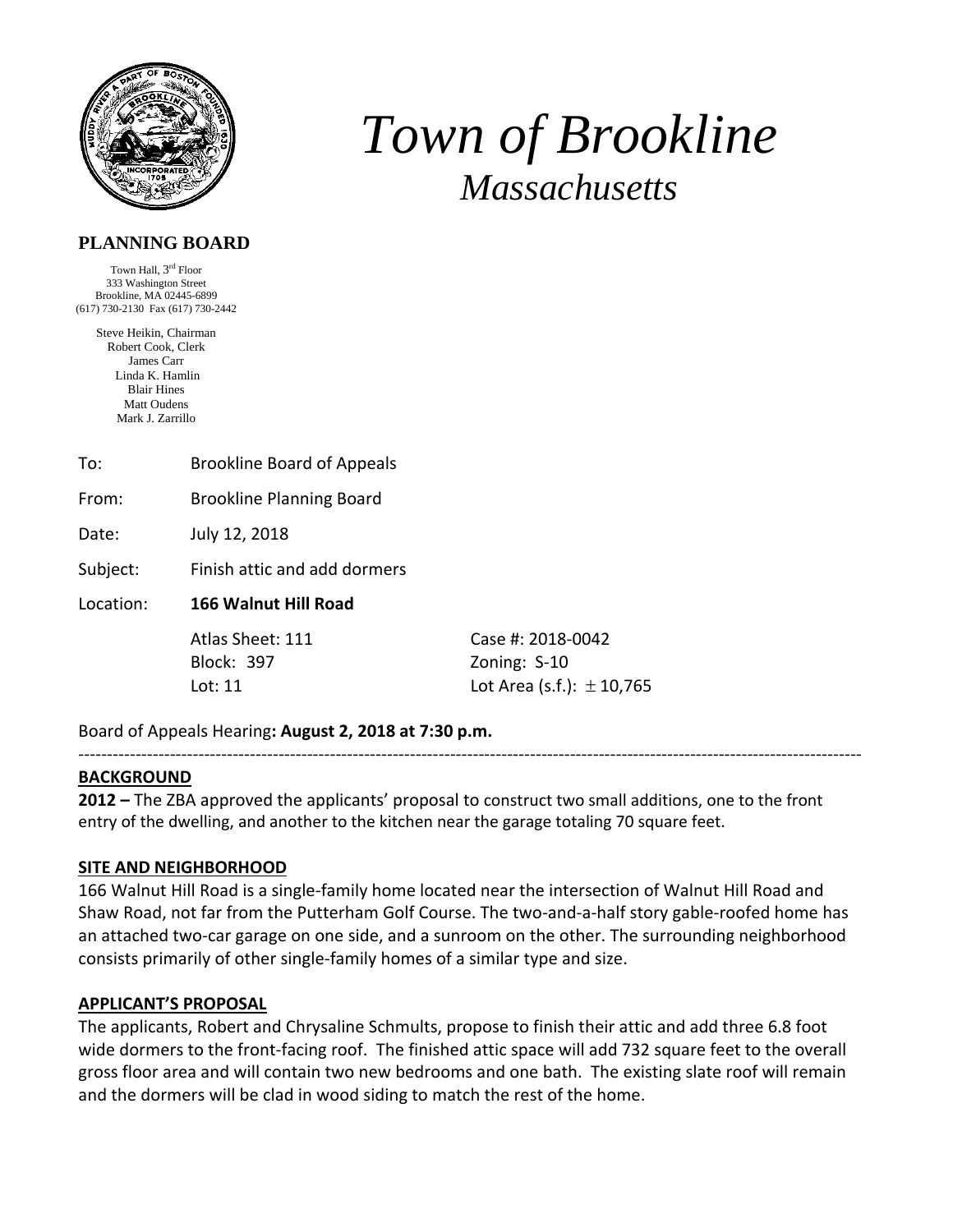### **FINDINGS**

**Section 5.09.2.j** – Design Review: Any exterior addition for which a special permit is requested pursuant to *Section 5.22* (*Exceptions to Maximum Floor Area Ratio Regulations*) requires a special permit subject to the design review standards listed under *Section 5.09.4(a‐l)*. The most relevant sections of the design review standards are described below:

*a) Preservation of Trees and Landscape*: Because this dormer addition does not change the footprint of the home, there will be no alteration to the trees or landscape.

*c) Relation of Buildings to the Form of the Streetscape and Neighborhood*: The proposed additions are modest and would not detract from the existing streetscape or neighborhood. The street has a wide variety of homes in many architectural styles with varied massing, heights and rooflines.

### **Section 5.20** – Floor Area Ratio

| <b>Floor Area</b>                         | <b>Allowed</b> | <b>Existing</b> | <b>Proposed</b> | <b>Finding</b>  |
|-------------------------------------------|----------------|-----------------|-----------------|-----------------|
| <b>Floor Area Ratio</b><br>(% of allowed) | .30<br>(100%)  | .38<br>(128%)   | .45<br>(150%)   | Special Permit* |
| Floor Area (s.f.)                         | 3,229.5        | 4,076           | 4,808           |                 |

\* Under Deadrick, the Board of Appeals may allow an extension of an existing non-conformity if it finds there is no  *substantial detriment to the neighborhood.*

### **Section 5.22.2.a** – Exceptions to Floor Area Ratio

Any exterior modifications that are made to the structure to accommodate a conversion shall be subject to the procedures, limitations and conditions specified in 5.09, 9.03 to 9.05 and this section.

### **Section 8.02.2** – Alteration or Extension

A special permit is required to alter or extend a pre‐existing non‐conforming structure.

### **STAFF ANALYSIS**

Staff has no objections to this proposal for a finished attic and three dormers. The change to the exterior of the home will be modest and in keeping with the character of the existing structure. There is no proposed change in the footprint. The homes on Walnut Hill Road are of a wide variety of styles, and this proposal will not have a negative impact on the streetscape or on any abutters. The staff would like the Planning Board to give feedback on the proportions and size of the proposed dormers to ensure the optimal design.

### **PLANNING BOARD COMMENTS**

The Planning Board fully supported this proposal for new dormers and felt that the design would be an enhancement to the home. The Board asked that the applicant provide letters of support from their neighbors prior to the ZBA hearing and that the architect add side elevations to the drawing set.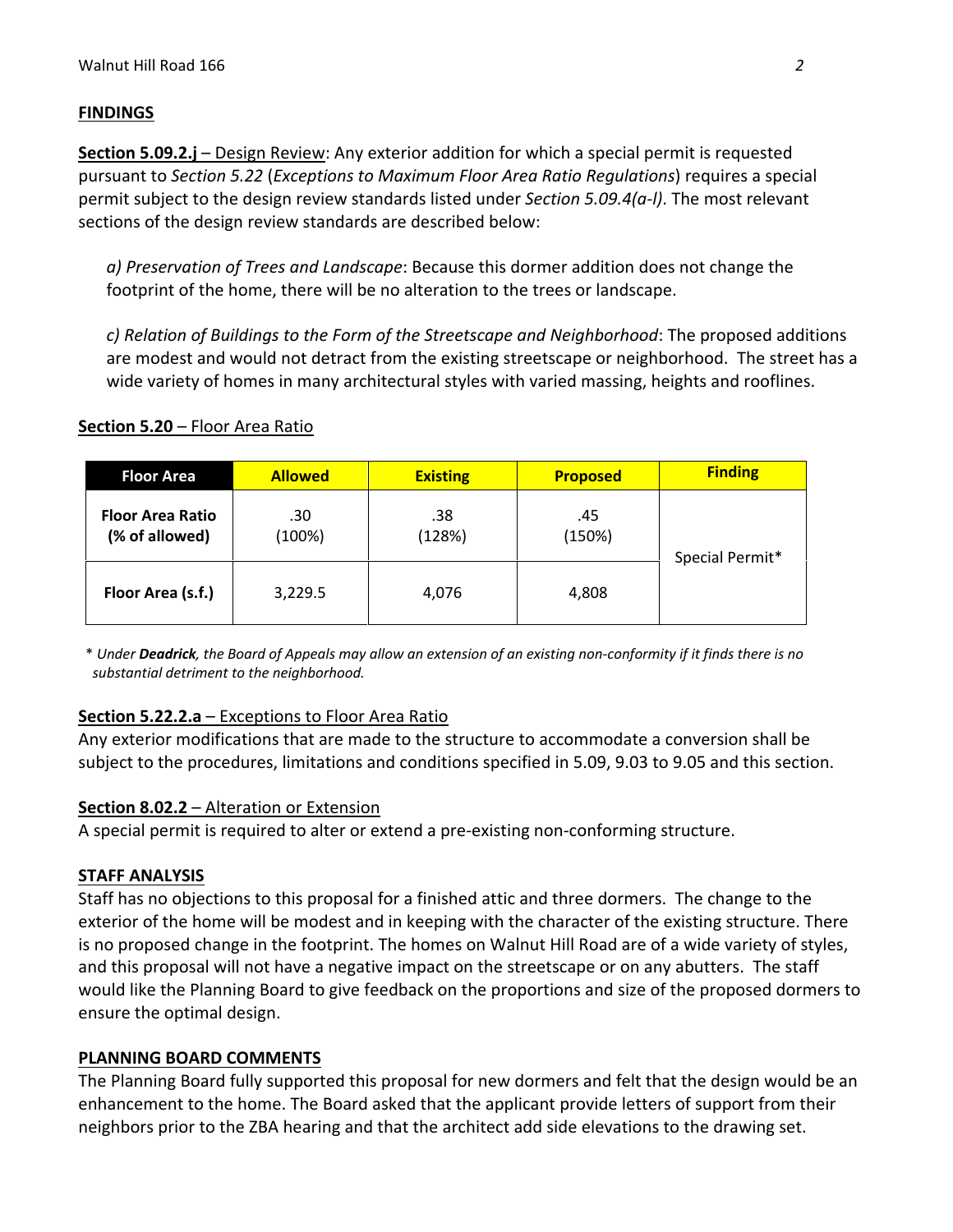### **Therefore, the Planning Board recommends approval of the floor plans and elevations by Concise Design Group dated 4/18/2018, subject to the following conditions:**

- 1) Prior to the issuance of a building permit, a final site plan, floor plans and elevations including side elevations shall be submitted subject to the review and approval of the Assistant Director of Regulatory Planning.
- 2) Prior to the issuance of a building permit, the applicant shall submit to the Building Commissioner for review and approval for conformance to the Board of Appeals decision: a) a final site plan stamped and signed by a registered engineer or land surveyor; b) final building elevations stamped and signed by a registered architect; and c) evidence that the Board of Appeals decision has been recorded at the Registry of Deeds.

*knm*

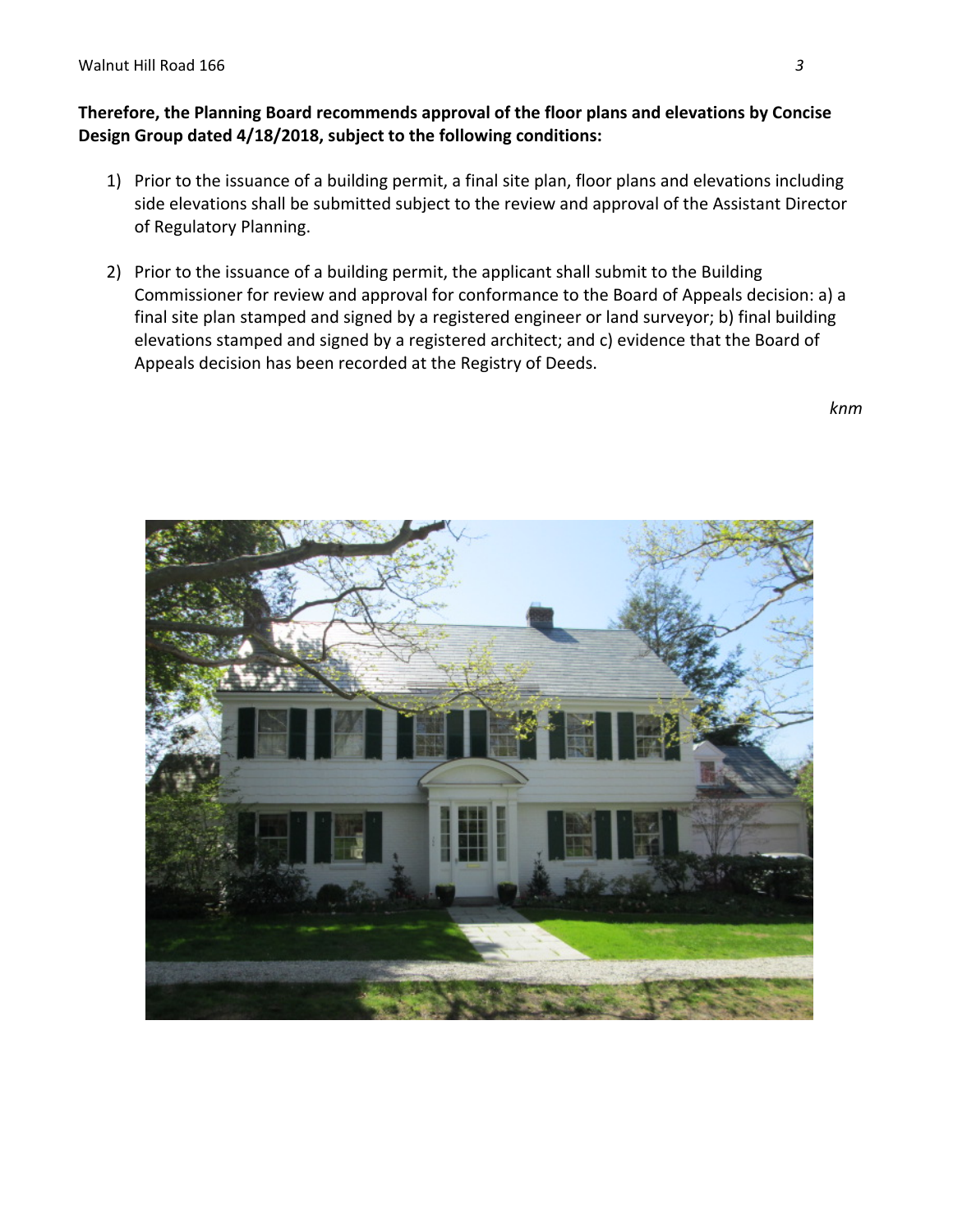



C CONCISE DESIGN GROUP **20** BROOKLINE, MA 02445

SCHMULTS RESIDENCE 166 WALNUT HILL RD BROOKLINE, MASS 02467

SITEPLAN / COVER SHEET

PRELIMINARY PRICING<br>DRAWINGS

 $4/18/18$ 

SHEET NO.

A0.0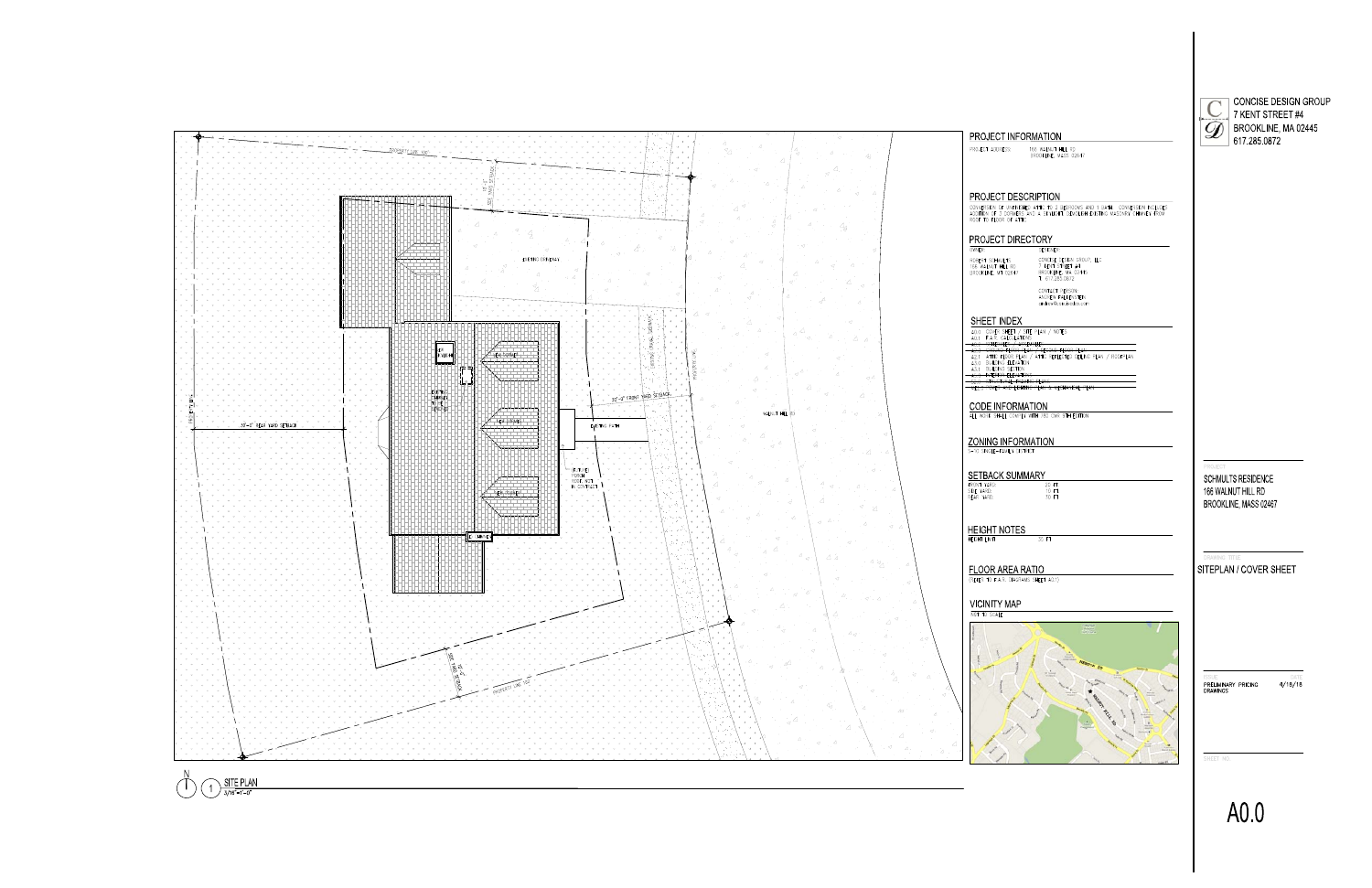| ALLOWABLE GFA CALCS                                                                      |                           |
|------------------------------------------------------------------------------------------|---------------------------|
| Let Area                                                                                 | 10763 a.f.                |
| Allowable FAR for 5-10 district                                                          | 35%                       |
| Allowable Gross Floor gree                                                               | 3767 a.f.                 |
| Allowable total GFA for attic<br>conversions with allowable 130%<br>special germit bonus | 130 %<br><b>4893 c.f.</b> |

| <b>EXISTING GFA CALCS</b> |                 |  |
|---------------------------|-----------------|--|
| <b>Basement</b>           | 811 a.f.        |  |
| First Floor               | 1633 a.f.       |  |
| <b>Sacond Floor</b>       | 1632 a.f.       |  |
| Attic                     | <u>0 a.f.</u>   |  |
|                           | 4078 s.f. total |  |

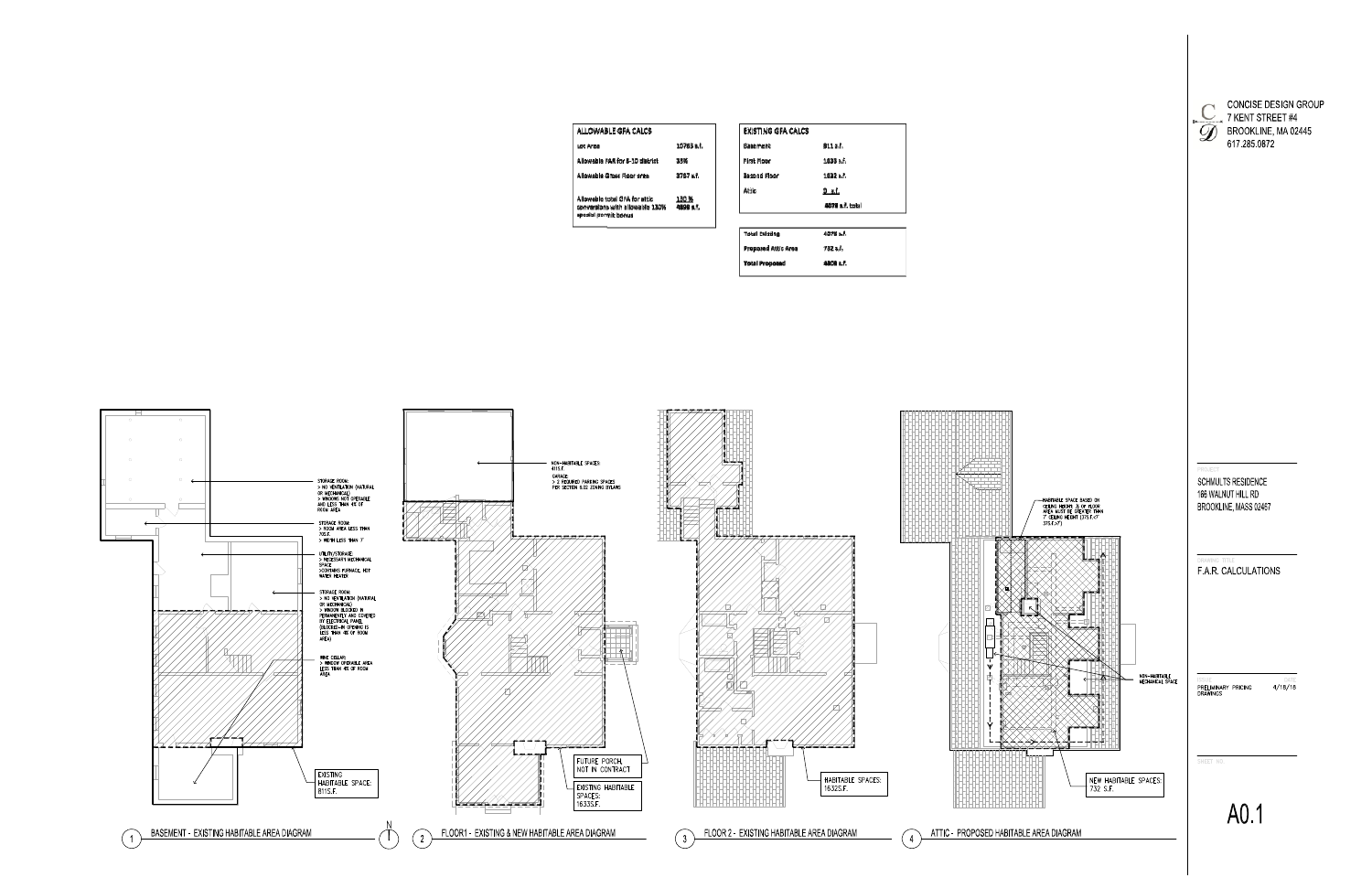![](_page_5_Figure_0.jpeg)

ATTIC FLOOR PLAN  $\overline{1}$  $3/16" = 1' - 0"$ 

![](_page_5_Picture_2.jpeg)

ROOFPLAN

 $3/16" = 1' - 0"$ 

 $3$ 

 $N$ 

 $\overline{\bigcirc}$ 

| NOTES.                                                                                                                                                                                                                                                                                                                                                                                                                                          |                                                                     |  |  |
|-------------------------------------------------------------------------------------------------------------------------------------------------------------------------------------------------------------------------------------------------------------------------------------------------------------------------------------------------------------------------------------------------------------------------------------------------|---------------------------------------------------------------------|--|--|
| ALL DIMS ARE TO FACE OF FRAMING U.N.O.<br>1.<br>ALL INDICATED ALIGNMENTS ARE TO F.O. FINISH<br>2.<br>3. ALL WINDOWS AND DOORS ARE DIMENSIONED TO CENTER OF<br>ROUGH OPENING, U.N.O REFER TO SCHEDULES FOR FRAME SIZES<br>REFER TO INTERIOR FLEVATIONS FOR ADDITIONAL INFO ON<br>4.<br>BUILT-IN CASEWORK, EXTENTS OF WALL FINISHES, ETC.<br>5. PROVIDE CEMENTITIOUS BACKER BOARD (ASSEMBLY P2) AS BASE<br>FOR WALL TILES IN ALL TUB/SHOWER AREAS |                                                                     |  |  |
|                                                                                                                                                                                                                                                                                                                                                                                                                                                 | ASSEMBLIES                                                          |  |  |
| 1.                                                                                                                                                                                                                                                                                                                                                                                                                                              | REFER TO SHEET AO.2<br>2. ALL EXTERIOR WALLS ARE ASSEMBLY WI U.N.O. |  |  |
| <b>ABOVE</b>                                                                                                                                                                                                                                                                                                                                                                                                                                    | 3. ALL INTERIOR PARTITIONS ARE ASSEMBLY P1, U.N.O. SEE NOTE 5       |  |  |
| LEGEND:                                                                                                                                                                                                                                                                                                                                                                                                                                         |                                                                     |  |  |
| (SD)                                                                                                                                                                                                                                                                                                                                                                                                                                            | SMOKE DETECTOR HARD-WRED WITH BATTERY BACKUP                        |  |  |
| ◪                                                                                                                                                                                                                                                                                                                                                                                                                                               | 150 C.F.M. EXHAUST FAN                                              |  |  |
|                                                                                                                                                                                                                                                                                                                                                                                                                                                 | <b>EXISTING WALL</b>                                                |  |  |
|                                                                                                                                                                                                                                                                                                                                                                                                                                                 | NFW WALL                                                            |  |  |
| IW5                                                                                                                                                                                                                                                                                                                                                                                                                                             | ASSEMBLY TAG                                                        |  |  |

![](_page_5_Picture_4.jpeg)

C CONCISE DESIGN GROUP<br>7 KENT STREET #4 **1** BROOKLINE, MA 02445

### SCHMULTS RESIDENCE 166 WALNUT HILL RD BROOKLINE, MASS 02467

DRAWING TITLE

## ATTIC FLOOR PLAN & R.C.P.<br>ROOFPLAN

PRELIMINARY PRICING<br>DRAWINGS

 $4/18/18$ 

SHEET NO.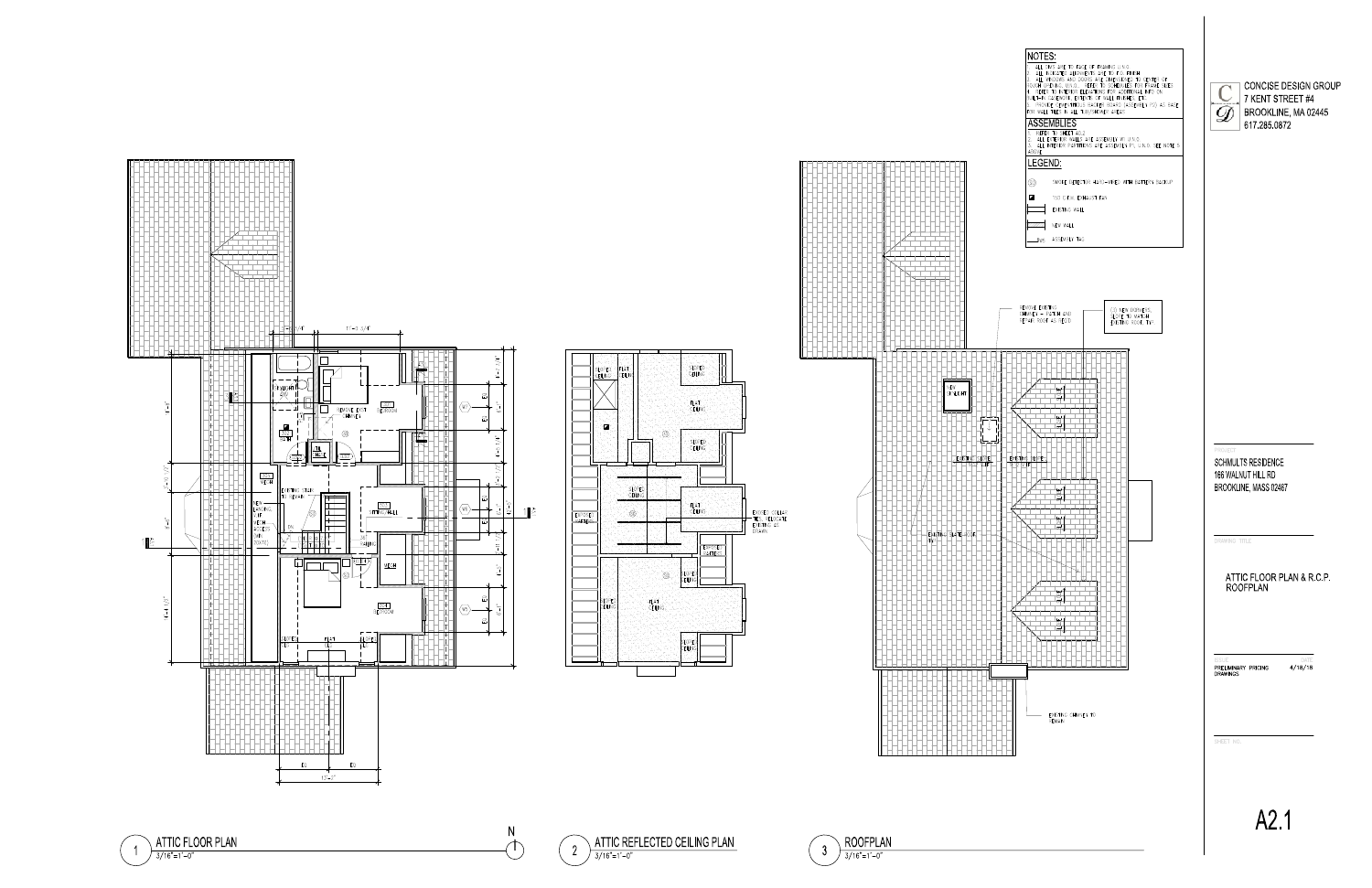![](_page_6_Figure_0.jpeg)

![](_page_6_Figure_1.jpeg)

![](_page_6_Picture_2.jpeg)

C CONCISE DESIGN GROUP<br>7 KENT STREET #4 **9 BROOKLINE, MA 02445**<br>617.285.0872

SCHMULTS RESIDENCE 166 WALNUT HILL RD BROOKLINE, MASS 02467

**ELEVATION** 

PRELIMINARY PRICING<br>DRAWINGS

 $4/18/18$ 

SHEET NO.

A3.0